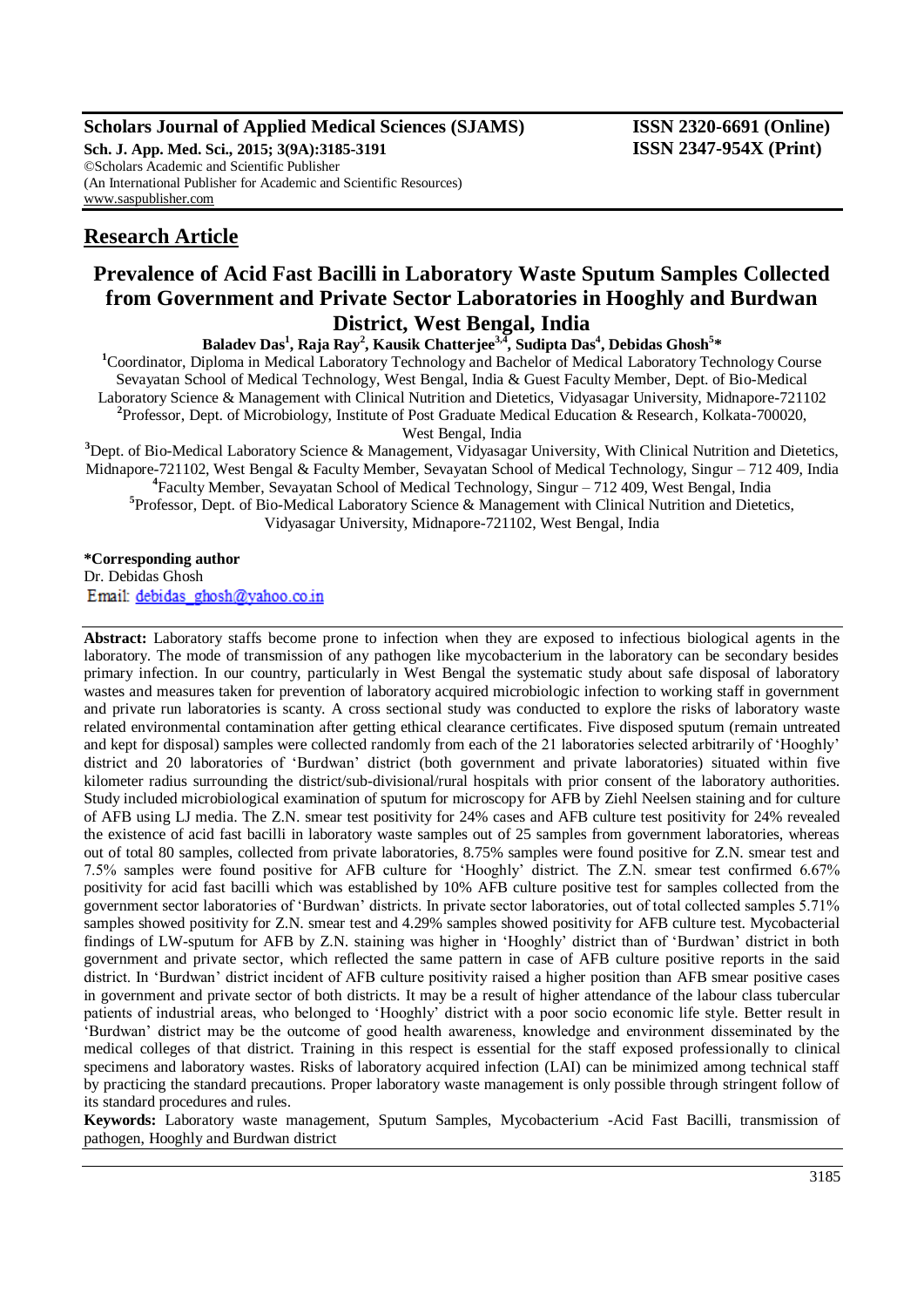### **INTRODUCTION**

Mycobacterial diseases in India persists in such a magnitude that the national level RNTCP has been launched since 1997 with its activities in several wings [1] in public health sector. Huge amount of money and manpower are incorporated for controlling and prevention of the disease. Rising trend in tubercular infection with multi drug resistant (MDR) strains is alarming, especially for the workers involved in laboratory services and biomedical waste disposal activities [2, 3]. In the present study it was tried to observe the presence of AFB in used up sputum specimen generated as laboratory waste in the laboratory. At present public is better aware about the running national level prevention and control programmes for tuberculosis by the government's various awareness programmes including advertisements [4]. So, laboratory investigation and treatment for tubercular diseases is mainly dependent on government sector health care system. A small portion of the population is dependent on private sector for this purpose [5]. Patient's load is higher in government sector laboratory than private sector in respect of this regard. Sputum samples are examined either for AFB or other purposes. Unknowingly the specimens are handled without confirmation for presence of AFB by the untrained workers [4, 6]. Sometimes a positive growth reported in AFB culture from a smear negative sputum sample [7]. Hence, the entire sputum specimens are supposed to be potential for mycobacterial contaminations, which were advised for examination to exclude any respiratory tract infection.

Aerosol or droplets inhalation contaminated with AFB is the cause of pulmonary tuberculosis [8]. Proper handling and disposal of sputum specimen collected by the laboratories is essential unless that there is a great chance of spread of the causative agent in the surrounding community and environment. Sputum samples received by the laboratories were used for multipurpose examination by them and were collected by us in our present study before discarding and examined for AFB in two ways -1. Smear examination to obtain any AFB morphology and 2. Mycobacterial culture. Results may help the laboratory authorities, staffs, disposal authorities and the government health authorities related to the programmes for control and prevention of tuberculosis.

#### **MATERIALS AND METHODS**

To explore the risks of laboratory waste related environmental contamination (LW– mycobacteriology)

sputum samples were collected from the disposed specimens of government and private laboratories of included two districts. The cross-sectional study was followed during the period of 2007 to 2012 after getting ethical clearance certificates issued by 'The Principal and Chairman, Institutional Ethics Committee, Medical College & Hospital', Kolkata, Vide Memo No.- 5105/1(2) dated 08.12.2006 and 'Institutional Ethics Committee, 'Vidyasagar University', Midnapore, Vide Memo No.- IEC/4/2/15 Dt. 19.6.15. It included randomly selected 21 laboratories (5 government sector laboratories and 16 private sector laboratories) from 'Hooghly' district and 20 laboratories (6 government sector laboratories + 14 private sector laboratories) from 'Burdwan' district. The data regarding government and private registered laboratories were taken from the 'Directory of Medical Institutions–West Bengal 2004' and from the records of the office of 'Chief Medical Officer of Health' (CMOH), 'Hooghly' and 'Burdwan'. Five (5) sputum samples were collected randomly from each selected laboratory after explanation of study protocol and taking written informed consent from the authority of the selected laboratories. The samples were provided without following any inactivation technique or treatment for disposal of laboratory waste. The phase included the microbiological examination of sputum for microscopy for AFB by Z.N. staining and for culture of AFB using LJ media.

Sputum for AFB provided by the laboratory was collected in sterile wide mouth screw cap plastic container, which was brought to our laboratory. An ideal smear with the sputum was prepared onto a new clean and grease free glass slide. It was fixed by flame heat and stained by ZN technique and examined under oil immersion lens of microscope to obtain any AFB [9] (**Plate 1**).

Standard 'Petrof's method' for concentration and decontamination was followed for AFB culture of sputum. The centrifuged deposit of treated sputum was inoculated onto egg based LJ media. Incubated up to six weeks with regular observation for any typical or atypical growth of mycobacteria on the surface of the media [9] (**Plate-2**). Smear prepared from that growth and stained by ZN technique followed by microscopical examination for acid fast bacilli. Reports were recorded as AFB culture positive on presence of AFB or in absence of any AFB recorded as negative.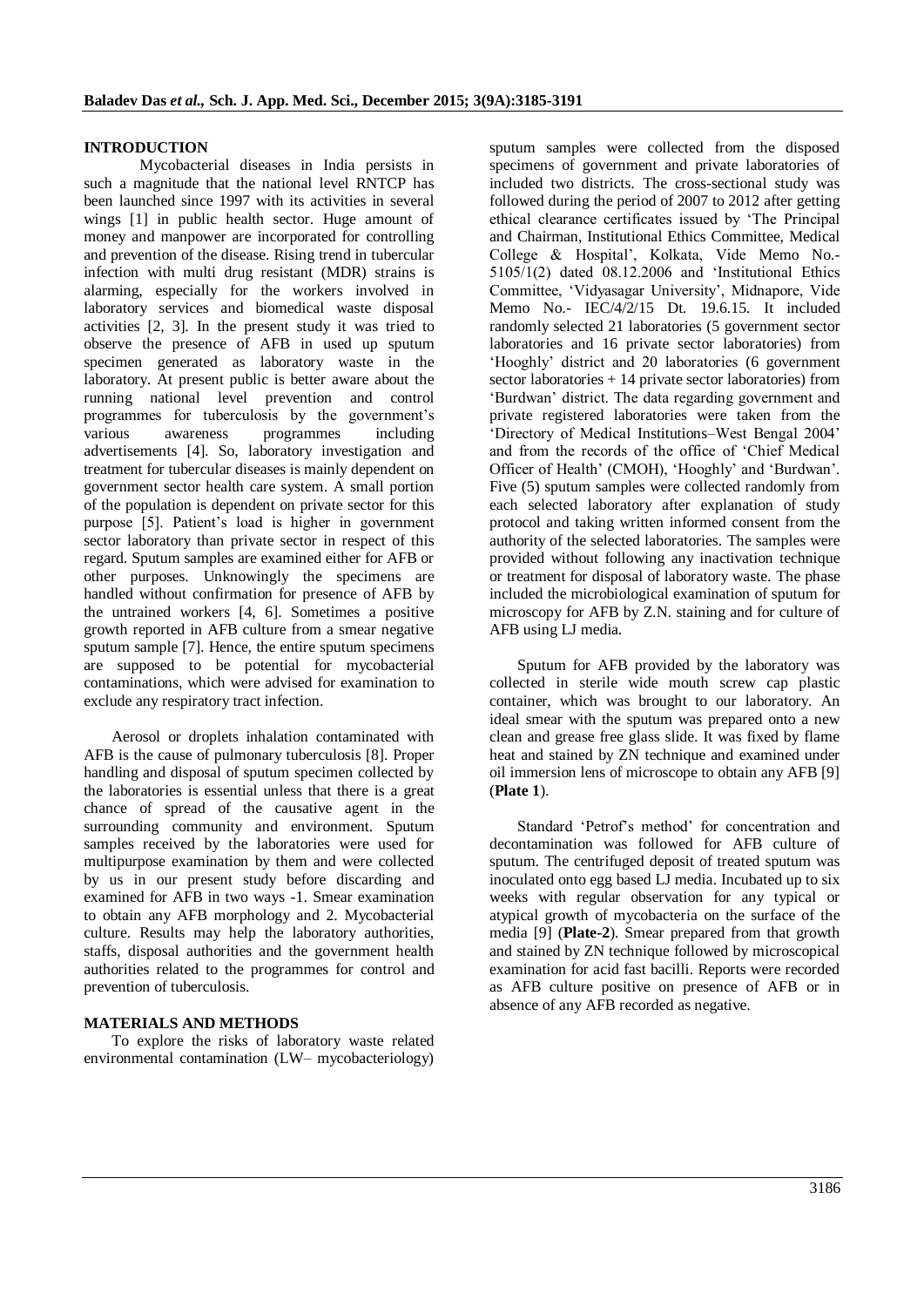

**Plate 1: Sputum smear stained by ZN technique and micrpohotography of ZN stained sputum smear showed AFB**  $(\longrightarrow).$ 



**Plate 2: Mycobacterial growth in LJ Media. [A] Typical growth indicated by [B] Atypical growth indicated by**  $\cdots$  [C] No growth

Baseline data were prepared using laboratory analysis of samples, results obtained were analyzed and compared for significant difference between experimental groups following two-tail 't' test using standard statistical software (Statistica, Ver-6.0; Origin Lab, Ver-8.0; MS Excel, Ver-07).

## **RESULTS**

The Z.N. smear test positivity for 24% (6) cases and AFB culture test positivity for 24% (6) revealed the existence of acid fast bacilli in laboratory waste samples (25 samples) from government laboratories of Hooghly district, where as out of total 80 samples, collected from private laboratories of 'Hooghly' district, 8.75% (7) samples were found positive for Z.N. smear test and 7.5% (6) samples were found positive for AFB culture (**Table 1, Figure 1**).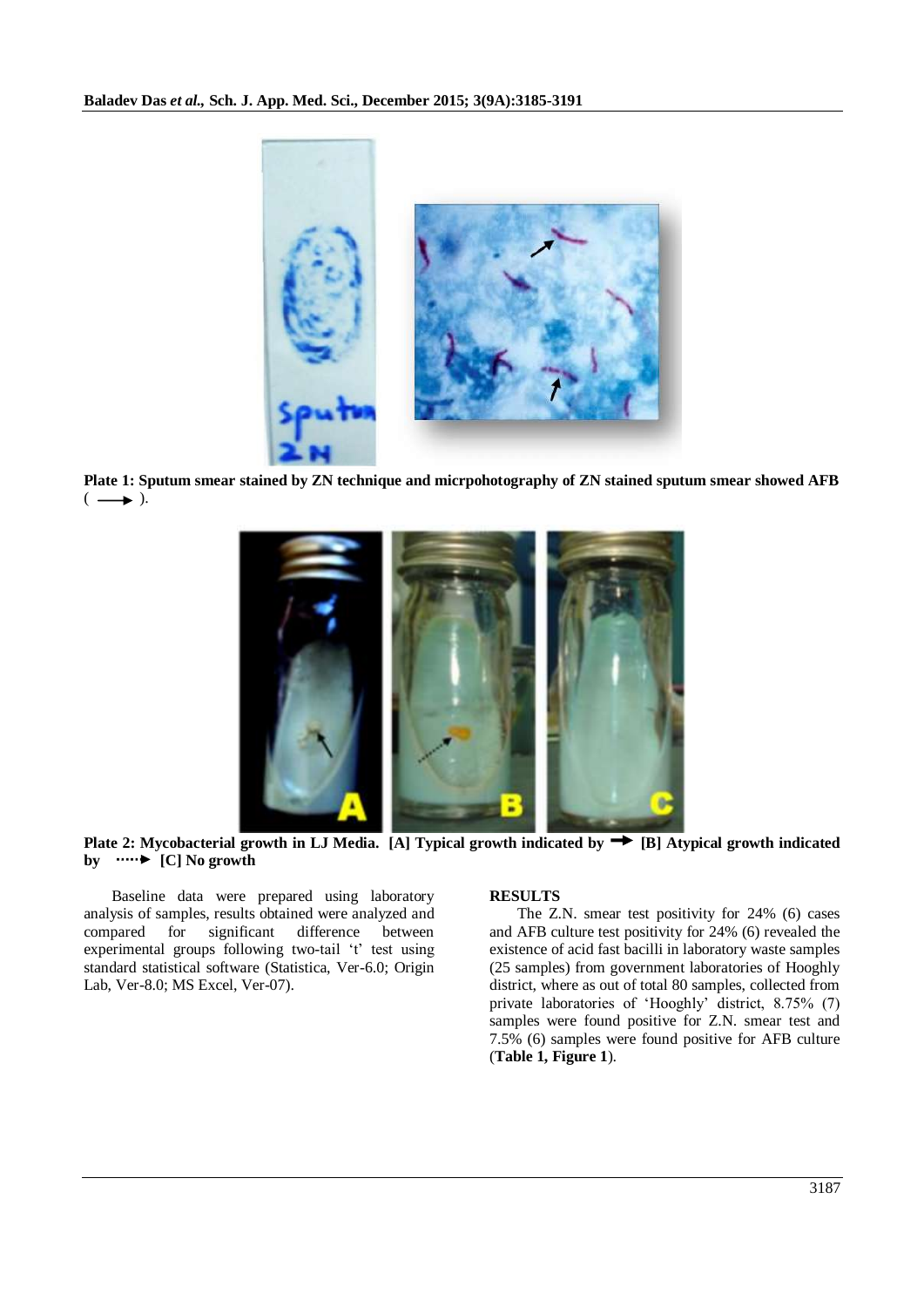#### **Baladev Das** *et al.,* **Sch. J. App. Med. Sci., December 2015; 3(9A):3185-3191**

| $\sim$                                  |                         |                     |         |                                  |                     |         |  |
|-----------------------------------------|-------------------------|---------------------|---------|----------------------------------|---------------------|---------|--|
| $LW$ - Sputum for AFB (Hooghly) (N=105) |                         |                     |         |                                  |                     |         |  |
| Government sector laboratories (5)      |                         |                     |         | Private sector laboratories (16) |                     |         |  |
|                                         | Sample Collected $= 25$ |                     |         | Sample Collected = $80$          |                     |         |  |
|                                         | <b>AFB Positive</b>     | <b>AFB</b> Negative | p-value | <b>AFB Positive</b>              | <b>AFB</b> Negative | p-value |  |
| Z.N. Smear                              | 24%                     | 76%                 | < 0.001 | 8.75%                            | 91.25%              | < 0.001 |  |
|                                         | $(6\pm0.18^a)$          | $(19 \pm 0.84^b)$   |         | $(7\pm0.33^{\circ})$             | $(73\pm3.26^b)$     |         |  |
| AFB Culture                             | 24%                     | 76%                 | < 0.001 | 7.5%                             | 92.5%               | < 0.001 |  |
|                                         | $(6 \pm 0.18^{\circ})$  | $(19\pm0.84^b)$     |         | $(6\pm0.31^{\circ})$             | $(74\pm3.29^b)$     |         |  |

**Table 1: Intra-district comparison considering government sector and private sector laboratories of 'Hooghly' district from the view point of LW (Sputum for AFB)**

Each horizontal row represents percentage value and mean  $\pm$  SEM within parenthesis for each group. Comparison was performed in between values of same category for same parameter. Analysis was performed by two tail't' test. Values of rows with different superscripts (a, b) differ from each other significantly at the level of  $p<0.001$ .



**Fig-1: Mycobacteriological examination of LW sputum for AFB positivity and intra-district comparison considering government sector and private sector laboratories of 'Hooghly' district**

Each bar represents mean  $\pm$  SEM. Analysis was performed by two tail 't' test. Bars with different superscripts (a, b) differ from each other significantly at the level of p<0.001.

The Z. N. smear test confirmed 6.67% (2) positivity for acid fast bacilli which was established by

10% (3) AFB culture positive test out of 100% (30) LW sputa samples collected from the government sector laboratories of 'Burdwan' district. In private sector laboratories, out of total 100% (70) LW sputa samples 5.71% (4) samples showed positivity for Z.N. smear test and 4.29% (3) samples showed positivity for AFB culture test (**Table 2, Figure 6.2**).

| $LW$ - Sputum for AFB (Burdwan) (N=100) |                                    |                     |         |                                  |                                           |         |
|-----------------------------------------|------------------------------------|---------------------|---------|----------------------------------|-------------------------------------------|---------|
|                                         | Government sector laboratories (6) |                     |         | Private sector laboratories (14) |                                           |         |
|                                         | Sample Collected $= 30$            |                     |         | Sample Collected $= 70$          |                                           |         |
|                                         | <b>AFB Positive</b>                | <b>AFB</b> Negative | p-value |                                  | <b>AFB Positive</b>   <b>AFB</b> Negative | p-value |
| Z.N.                                    | 6.67%                              | 93.33%              | < 0.001 | 5.71%                            | 94.29%                                    | < 0.001 |
| Smear                                   | $(2\pm 0.09^a)$                    | $(28\pm1.25^b)$     |         | $(4\pm0.18^a)$                   | $(66\pm2.95^b)$                           |         |
| <b>AFB</b>                              | 10%                                | 90%                 | < 0.001 | 4.29%                            | 95.71%                                    | < 0.001 |
| Culture                                 | $(3\pm0.10^a)$                     | $(27\pm1.21^b)$     |         | $(3\pm 0.14^a)$                  | $(67\pm2.99^b)$                           |         |

**Table 2: Intra-district comparison considering government sector and private sector laboratories of 'Burdwan' district from the view point of LW (Sputum for AFB)**

Each horizontal row represents percentage value and mean  $\pm$  SEM within parenthesis for each group. Comparison was performed in between values of same category for same parameter. Analysis was performed by two tail't' test. Values of rows with different superscripts (a, b) differ from each other significantly at the level of  $p<0.001$ .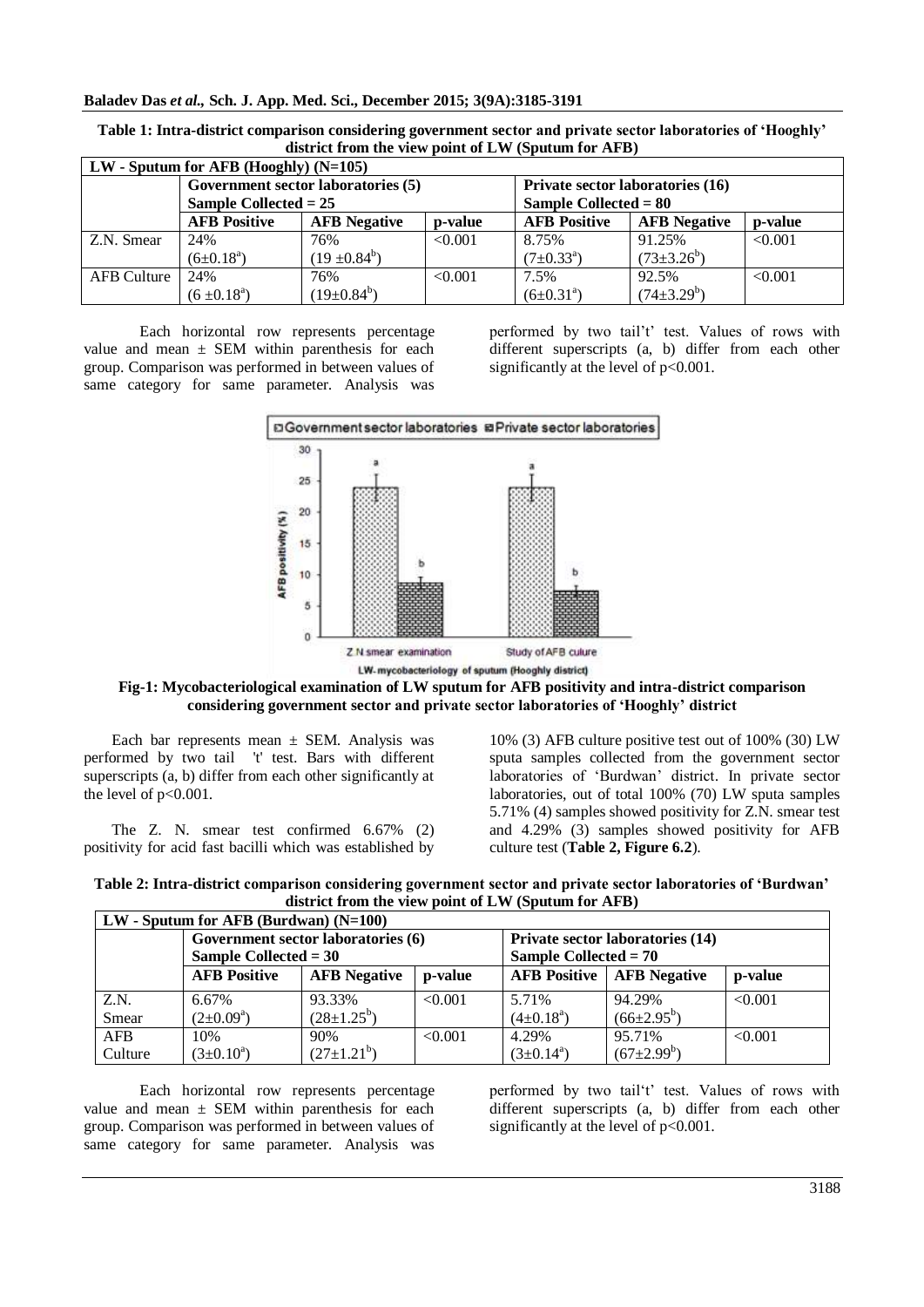

**Fig-2: Mycobacteriological examination of LW sputum for AFB positivity and intra-district comparison considering government sector and private sector laboratories of 'Burdwan' district**

Each bar represents mean  $\pm$  SEM. Analysis was performed by two tail 't' test. Bars with different superscripts (a, b) differ from each other significantly at the level of  $p<0.001$  and bars having same superscript (a) differ from each other significantly at the level of p>0.05

Mycobacterial findings of LW-sputum for AFB by Z.N. staining was higher in 'Hooghly' district than of 'Burdwan' district in both government and private sector , which reflected the same pattern in case of AFB culture positive reports in the said district. In 'Burdwan' district incident of AFB culture positivity raised a higher position than AFB smear positive cases in government sector.

| Table 3: Inter district comparison of LW-mycobacteriology in private sector laboratories of 'Hooghly' and |  |
|-----------------------------------------------------------------------------------------------------------|--|
| 'Burdwan' district                                                                                        |  |

| Comparison of LW– mycobacteriology in Government Sector Laboratories (Hooghly Vs Burdwan)    |                        |                |         |                         |                 |         |
|----------------------------------------------------------------------------------------------|------------------------|----------------|---------|-------------------------|-----------------|---------|
|                                                                                              | <b>Hooghly</b>         | <b>Burdwan</b> | p-value | <b>Hooghly</b>          | <b>Burdwan</b>  | p-value |
|                                                                                              | (Positive)             | (Positive)     |         | (Negative)              | (Negative)      |         |
| Z.N. Smear                                                                                   | 24%                    | 6.67%          | < 0.001 | 76%                     | 93.33%          | < 0.001 |
|                                                                                              | $(6\pm0.18^a)$         | $(2\pm0.09^b)$ |         | $(19 \pm 0.84^{\circ})$ | $(28\pm1.25^b)$ |         |
| <b>AFB</b> Culture                                                                           | 24%                    | 10%            | < 0.001 | 76%                     | 90%             | < 0.001 |
|                                                                                              | $(6 \pm 0.18^{\circ})$ | $(3\pm0.10^b)$ |         | $(19\pm0.84^{\circ})$   | $(27\pm1.21^b)$ |         |
| For 'Hooghly' district, sample collected = 25; For 'Burdwan' district, sample collected = 30 |                        |                |         |                         |                 |         |

Each horizontal row represents percentage value and mean  $\pm$  SEM within parenthesis for each group. Comparison was performed in between values of same category for same parameter. Analysis was

performed by two tail 't' test. Values of rows with different superscripts (a, b) differ from each other significantly at the level of  $p<0.001$ .

| Table 4: Inter district comparison of LW-mycobacteriology in private sector laboratories of 'Hooghly' and |  |
|-----------------------------------------------------------------------------------------------------------|--|
| 'Burdwan' district in respect of prevalence rate                                                          |  |

| Comparison of LW– mycobacteriology in Private Sector Laboratories (Hooghly Vs Burdwan)         |                      |                |         |                       |                   |         |
|------------------------------------------------------------------------------------------------|----------------------|----------------|---------|-----------------------|-------------------|---------|
|                                                                                                | <b>Hooghly</b>       | <b>Burdwan</b> | p-value | Hooghly               | <b>Burdwan</b>    | p-value |
|                                                                                                | (Positive)           | (Positive)     |         | (Negative)            | (Negative)        |         |
| Z.N. Smear                                                                                     | 8.75%                | 5.71%          | < 0.001 | 91.25%                | 94.29%            | < 0.001 |
|                                                                                                | $(7\pm0.33^{\rm a})$ | $(4\pm0.18^b)$ |         | $(73\pm3.26^{\circ})$ | $(66\pm2.95^b)$   |         |
| <b>AFB</b>                                                                                     | 7.5%                 | 4.29%          | < 0.001 | 92.5%                 | 95.71%            | < 0.001 |
| Culture                                                                                        | $(6\pm0.31^{\circ})$ | $(3\pm0.14^b)$ |         | $(74\pm3.29^a)$       | $(67{\pm}2.99^b)$ |         |
| For 'Hooghly' district, sample collected = 80; For 'Burdwan' district, sample collected = $70$ |                      |                |         |                       |                   |         |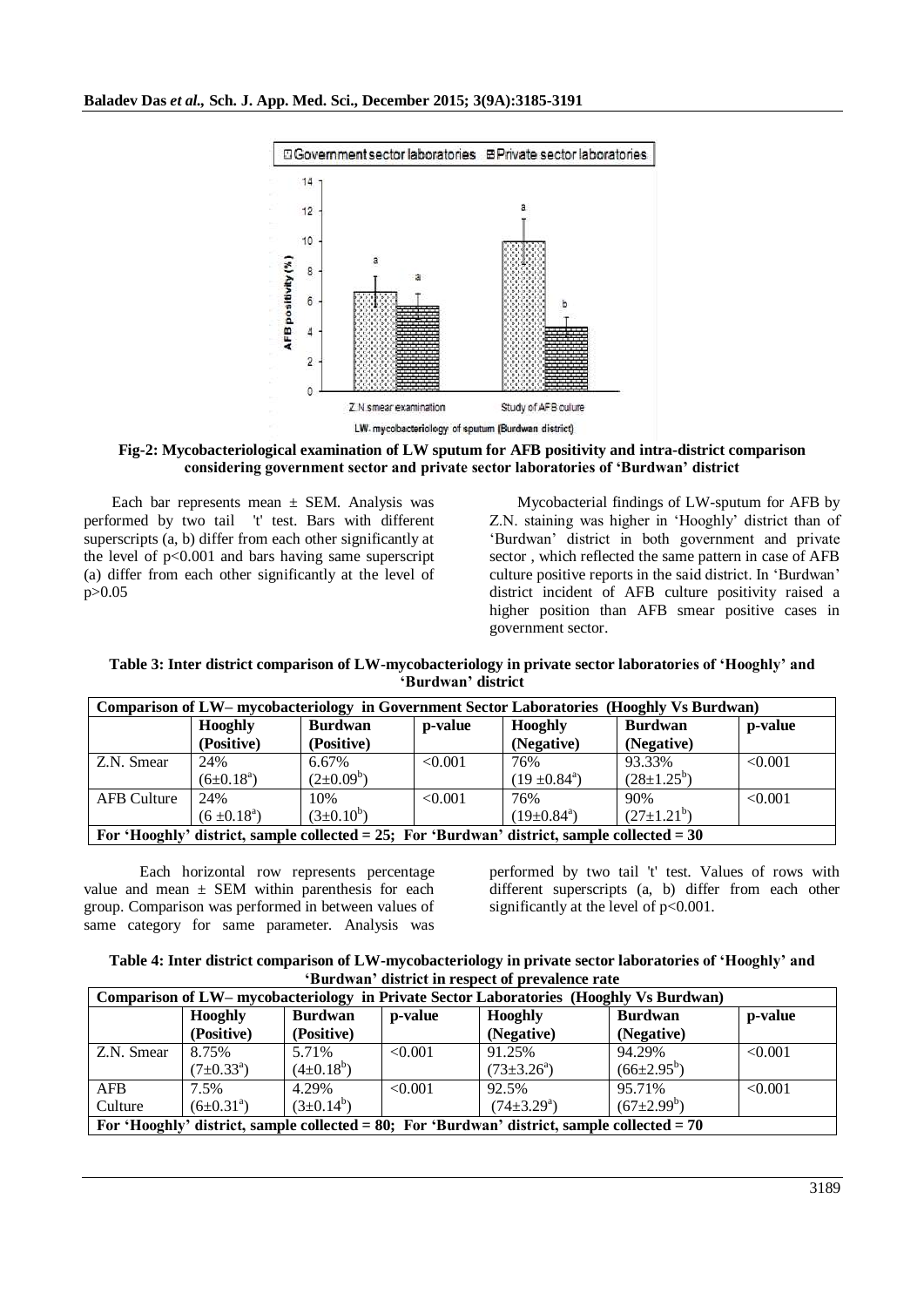Each horizontal row represents percentage value and mean  $\pm$  SEM within parenthesis for each group. Comparison was performed in between values of same category for same parameter. Analysis was performed by two tail 't' test. Values of rows with different superscripts (a, b) differ from each other significantly at the level of  $p<0.001$ .

LW- mycobacteriology of sputum for Z.N. smear showed highest positive result in 'Hooghly' district (12.35%) followed by 'Burdwan' district (6.0%) and international status (4.84%) [2,10]. LW-sputum for AFB culture result showed almost same picture of LWsputum Z.N. smear examination except a minimum diminished positive percentage (11.4%) in 'Hooghly' district (**Table 5**).

**Table 5**: **Comparison of findings in 'Hooghly' and 'Burdwan' district in respect of international status from the view point of LW study (sputum for AFB in smear and in culture) with special emphasis on tuberculosis**

| LW-sputum      | <b>International status</b>  | <b>Hooghly district</b>  | <b>Burdwan district</b>     |
|----------------|------------------------------|--------------------------|-----------------------------|
|                | $\frac{6}{9}$                |                          |                             |
| Z.N. Smear     | $4.84 \pm 1.04$ <sup>a</sup> | $12.35 \pm 2.11^{\circ}$ | $6.0 \pm 1.28$ <sup>c</sup> |
| A.F.B. Culture | $4.84 \pm 1.04$ <sup>a</sup> | $11.4 \pm 1.98^{\circ}$  | $6.0 \pm 1.27$ <sup>c</sup> |

Each row represents mean  $\pm$  SEM for each group. ANOVA followed by multiple comparison two tail 't' test. Values of rows with different superscripts (a, b, c) differ from each other significantly at the level of p<0.01.

### **DISCUSSION**

Probability of mycobacterial infection is more amongst the staff occupationally exposed to the contaminated laboratory waste of sputa samples either during analytical procedure or disposal of it. If not properly decontaminated or inactivated prior to disposal of the potentially positive samples may cause environmental pollution with a possibility of spreading of tuberculosis to the surroundings [11] (NCCLS, 1991). Incidence of tuberculosis in laboratory personnel is to be three to nine times than the individuals in other occupations [12, 13].

In our LW-mycobacterial study results revealed the higher incidence of AFB positivity in sputum microscopy in government sector (Table 1). It would be resulted from common people suffering from suspected tubercular diseases preferred the government sector laboratory to avail the diagnostic services as well as for free treatment with medication [14]. During the submission of sputum samples and new TB patient's attendance at DOTs clinic there is also a chance of spreading of infection to other patients and their associates through contaminated aerosol inhalation within the hospital or laboratory premises [15]. Higher positive incidence rate for AFB culture in 'Hooghly' district indicated the constant viability of mycobacteria in sputum specimen submitted to the government laboratories for examination (Table 3 and 4). In private sector the said rate is slightly diminished that may be happened due to one sample did not show positive AFB culture for undergoing treatment with anti-tubercular drugs. Isolation rate was higher for AFB by culture than smear examination in both the district supported by the fact that AFB culture is the gold standard test and

superior to smear examination [16]. Lesser sensitivity of smear examination for AFB than culture was significant in this respect. Inadequate effectiveness of the RNTCP could have reflected the higher positivity of AFB in 'Hooghly' district.

Reports obtained from the sputa samples from Burdwan district showed a better result with lower incidence for both the test parameters of AFB microscopy and AFB culture (Table 2). The result indicated a better awareness, prevention and control in respect of tuberculosis which also lowered the chances of environmental pollution from the LW-sputa specimens [17].

Efficacy of RNTCP might have resulted better in Burdwan than of 'Hooghly' district. From this view point strict follow up of proper bio-safety and disposal methods for sputum and other laboratory wastes should be maintained. Recommended inactivation technique for the DOTs clinics might be effective partially [15], which should be maintained to prevent the spread of infection from the LW-sputum. To achieve the goal of eradication of tuberculosis proper disinfection and disposal of laboratory wastes may play a greater role in future [1, 18].

LW-sputum for mycobacteriology indicated the higher incidence for both Z.N. smear and culture positive which was lesser in the developed countries. Low socioeconomic life style and poor health awareness for tuberculosis leads to discontinuation of treatment may be the cause for ours. However, the opposite pictures were sustained in the developed countries which leaded a lower result for AFB (Table 5) [19, 20].

#### **CONCLUSION**

Inter district comparison showed though insignificant difference between two districts, still relatively a higher rate of positivity was found in